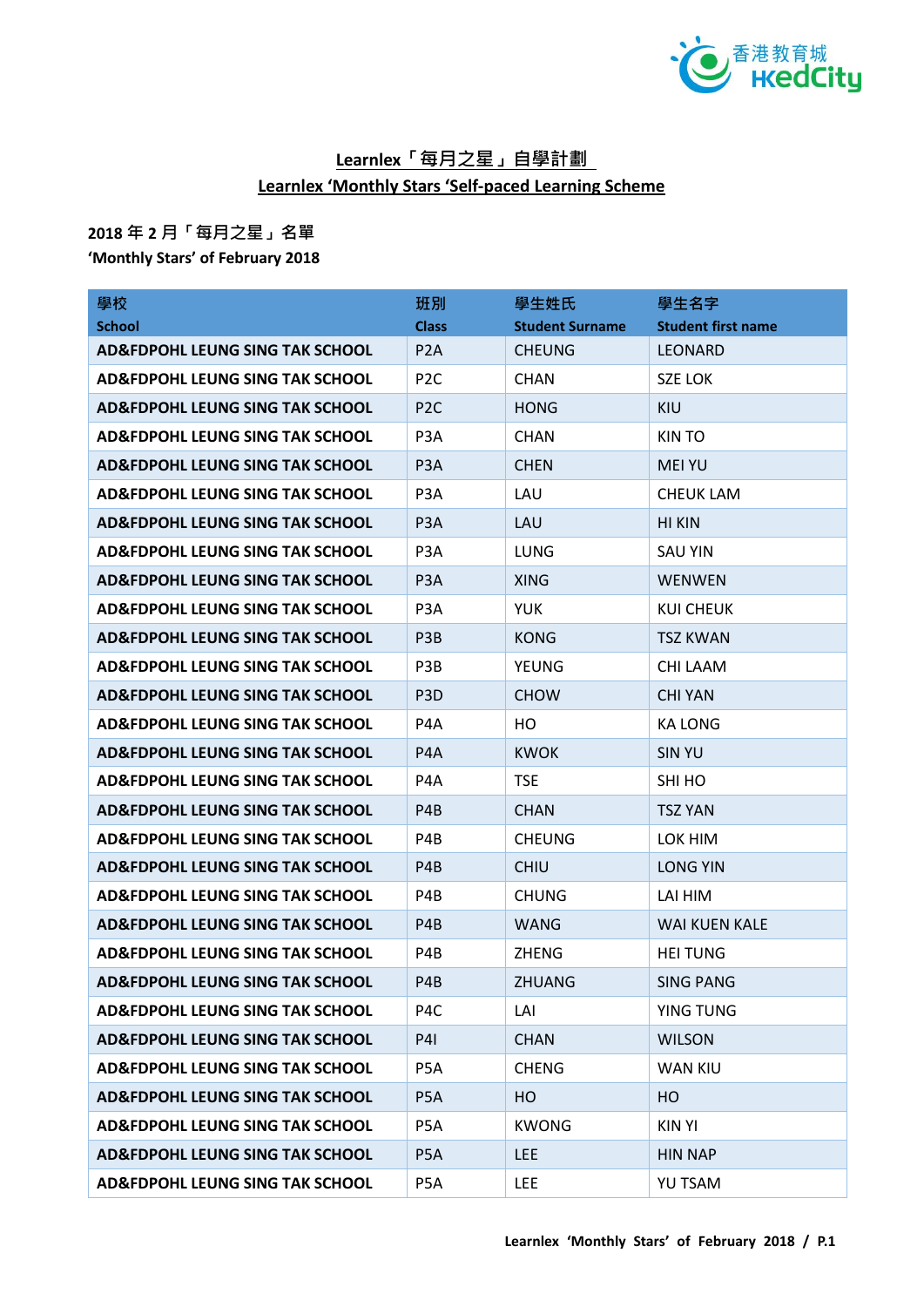

| 學校                                         | 班別               | 學生姓氏                   | 學生名字                      |
|--------------------------------------------|------------------|------------------------|---------------------------|
| <b>School</b>                              | <b>Class</b>     | <b>Student Surname</b> | <b>Student first name</b> |
| <b>AD&amp;FDPOHL LEUNG SING TAK SCHOOL</b> | P <sub>5</sub> A | <b>LEUNG</b>           | KING YAM(I love Minions)  |
| <b>AD&amp;FDPOHL LEUNG SING TAK SCHOOL</b> | P <sub>5</sub> A | <b>TANG</b>            | <b>YIU BIBI</b>           |
| <b>AD&amp;FDPOHL LEUNG SING TAK SCHOOL</b> | P <sub>5</sub> A | <b>ZHANG</b>           | <b>NGO HIN</b>            |
| <b>AD&amp;FDPOHL LEUNG SING TAK SCHOOL</b> | P <sub>5</sub> D | <b>CHAN</b>            | <b>CHEUK CHI CHARESE</b>  |
| <b>AD&amp;FDPOHL LEUNG SING TAK SCHOOL</b> | P <sub>6</sub> A | <b>LAM</b>             | YING MEI                  |
| <b>AD&amp;FDPOHL LEUNG SING TAK SCHOOL</b> | P <sub>6</sub> A | <b>LEE</b>             | WAI HIN                   |
| <b>CANTON ROAD GOVERNMENT PRIMARY</b>      | P <sub>3</sub> C | <b>FUNG</b>            | <b>HO YIN HERMAN</b>      |
| <b>SCHOOL</b>                              |                  |                        |                           |
| <b>CANTON ROAD GOVERNMENT PRIMARY</b>      | P <sub>3</sub> C | <b>PONG</b>            | <b>SHU LAM</b>            |
| <b>SCHOOL</b>                              |                  |                        |                           |
| <b>CANTON ROAD GOVERNMENT PRIMARY</b>      | P <sub>3</sub> C | <b>WONG</b>            | <b>TSZ TSUN</b>           |
| <b>SCHOOL</b>                              |                  |                        |                           |
| <b>CANTON ROAD GOVERNMENT PRIMARY</b>      | P <sub>4</sub> A | WU                     | <b>TO WANG</b>            |
| <b>SCHOOL</b>                              |                  |                        |                           |
| <b>CCC HEEP WOH PRIMARY SCHOOL</b>         | P <sub>2L</sub>  | HU                     | <b>KING KEI</b>           |
| <b>CCC HEEP WOH PRIMARY SCHOOL</b>         | P <sub>3</sub> G | <b>KAN</b>             | YAN LOK                   |
| <b>CCC HEEP WOH PRIMARY SCHOOL</b>         | P <sub>3</sub> G | LAU                    | <b>PUI LAM</b>            |
| <b>CCC HEEP WOH PRIMARY SCHOOL</b>         | P <sub>3</sub> G | LAU                    | <b>TSZ YIU</b>            |
| <b>CCC HEEP WOH PRIMARY SCHOOL</b>         | <b>P31</b>       | <b>CHUNG</b>           | <b>MAN NOK RYAN</b>       |
| <b>CCC HEEP WOH PRIMARY SCHOOL</b>         | P <sub>3</sub>   | LIANG                  | KA IP                     |
| <b>CCC HEEP WOH PRIMARY SCHOOL</b>         | P4W              | <b>LEUNG</b>           | <b>SUNG NGAI</b>          |
| <b>CCC HEEP WOH PRIMARY SCHOOL</b>         | P <sub>5L</sub>  | <b>CHAN</b>            | YIK FEI                   |
| <b>CCC HEEP WOH PRIMARY SCHOOL</b>         | P <sub>5L</sub>  | <b>CHANG</b>           | YI HANG VICTORIA          |
| <b>CCC HEEP WOH PRIMARY SCHOOL</b>         | P5L              | LU                     | <b>HOI YAN</b>            |
| <b>CCC HEEP WOH PRIMARY SCHOOL</b>         | P <sub>5</sub> S | <b>CHENG</b>           | <b>CHUN MAN</b>           |
| <b>CCC HEEP WOH PRIMARY SCHOOL</b>         | P <sub>5</sub> S | <b>CHEUNG</b>          | <b>TSZ LUNG</b>           |
| <b>CCC HEEP WOH PRIMARY SCHOOL</b>         | P <sub>5</sub> S | <b>KAN</b>             | <b>YUET YI</b>            |
| <b>CCC HEEP WOH PRIMARY SCHOOL</b>         | P <sub>5</sub> S | LEI                    | YUI                       |
| <b>CCC HEEP WOH PRIMARY SCHOOL</b>         | P <sub>5</sub> S | <b>TANG</b>            | <b>PAK MAN</b>            |
| <b>CCC HEEP WOH PRIMARY SCHOOL</b>         | P <sub>5</sub> S | <b>WONG</b>            | CHUN FOO IDDO             |
| <b>CCC HEEP WOH PRIMARY SCHOOL</b>         | P <sub>5</sub> S | <b>YEUNG</b>           | YAT BRENDON               |
| <b>CCC HEEP WOH PRIMARY SCHOOL</b>         | P5W              | LAU                    | TSZ HO                    |
| <b>CCC HEEP WOH PRIMARY SCHOOL</b>         | P6T              | MA                     | <b>MING HEI</b>           |
| <b>CCC TAI O PRIMARY SCHOOL</b>            | P <sub>3</sub> A | <b>CHENG</b>           | <b>SUI WUN</b>            |
| <b>CCC TAI O PRIMARY SCHOOL</b>            | P <sub>3</sub> A | <b>FAN</b>             | SING HEI                  |
| <b>CCC TAI O PRIMARY SCHOOL</b>            | P <sub>6</sub> A | <b>CHIU</b>            | <b>SZE CHAI</b>           |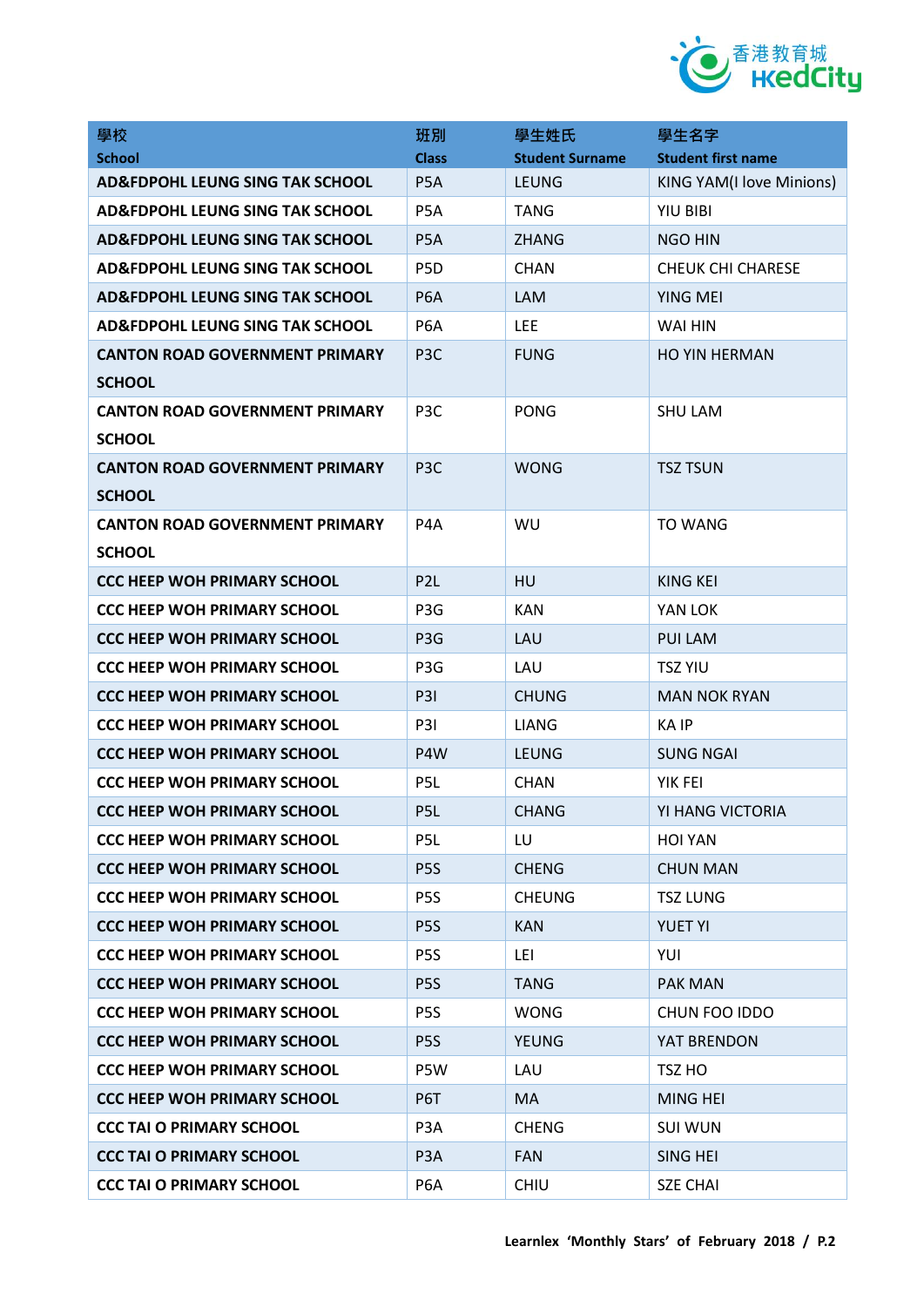

| 學校                                                       | 班別               | 學生姓氏                    | 學生名字                      |
|----------------------------------------------------------|------------------|-------------------------|---------------------------|
| <b>School</b>                                            | <b>Class</b>     | <b>Student Surname</b>  | <b>Student first name</b> |
| <b>CONSERVATIVE BAPT LUI MING CHOI PRI</b><br><b>SCH</b> | P <sub>3F</sub>  | $\lfloor \cdot \rfloor$ | <b>WING HEI</b>           |
| <b>CONSERVATIVE BAPT LUI MING CHOI PRI</b><br><b>SCH</b> | P3F              | <b>LING</b>             | <b>HIU TAN</b>            |
| <b>CONSERVATIVE BAPT LUI MING CHOI PRI</b><br><b>SCH</b> | P3F              | SIU                     | <b>KALAI</b>              |
| <b>CONSERVATIVE BAPT LUI MING CHOI PRI</b><br><b>SCH</b> | P3H              | <b>HUANG</b>            | <b>XIAOYING</b>           |
| <b>CONSERVATIVE BAPT LUI MING CHOI PRI</b><br><b>SCH</b> | P3T              | LIU                     | <b>KA HEI</b>             |
| <b>CONSERVATIVE BAPT LUI MING CHOI PRI</b><br><b>SCH</b> | P <sub>3</sub> T | <b>WONG</b>             | <b>MING WAH</b>           |
| <b>CONSERVATIVE BAPT LUI MING CHOI PRI</b><br><b>SCH</b> | P <sub>3</sub> T | <b>YEUNG</b>            | <b>HO YIN</b>             |
| <b>CONSERVATIVE BAPT LUI MING CHOI PRI</b><br><b>SCH</b> | P4F              | <b>CHEN</b>             | <b>LOK YI</b>             |
| <b>CONSERVATIVE BAPT LUI MING CHOI PRI</b><br><b>SCH</b> | P4H              | <b>CHAM</b>             | <b>NGA LAM</b>            |
| <b>CONSERVATIVE BAPT LUI MING CHOI PRI</b><br><b>SCH</b> | P4H              | <b>HUANG</b>            | CHI KI LONG               |
| <b>CONSERVATIVE BAPT LUI MING CHOI PRI</b><br><b>SCH</b> | P4H              | WU                      | <b>HO CHING JEFFREY</b>   |
| <b>CONSERVATIVE BAPT LUI MING CHOI PRI</b><br><b>SCH</b> | P <sub>4</sub> H | YU                      | <b>SHU NING</b>           |
| <b>CONSERVATIVE BAPT LUI MING CHOI PRI</b><br><b>SCH</b> | P <sub>4</sub> L | <b>FU</b>               | YUNG CHING                |
| <b>CONSERVATIVE BAPT LUI MING CHOI PRI</b><br><b>SCH</b> | P4L              | LOH                     | <b>HUI YEE</b>            |
| <b>CONSERVATIVE BAPT LUI MING CHOI PRI</b><br><b>SCH</b> | P <sub>4</sub> L | <b>WONG</b>             | <b>SZE KIT</b>            |
| <b>CONSERVATIVE BAPT LUI MING CHOI PRI</b><br><b>SCH</b> | P <sub>4</sub> S | SIN                     | WAI KIU DONNA             |
| <b>CONSERVATIVE BAPT LUI MING CHOI PRI</b><br><b>SCH</b> | P <sub>4</sub> S | <b>WONG</b>             | <b>SUM UE</b>             |
| <b>CONSERVATIVE BAPT LUI MING CHOI PRI</b><br><b>SCH</b> | P <sub>5L</sub>  | <b>CHENG</b>            | <b>KWAN LAI</b>           |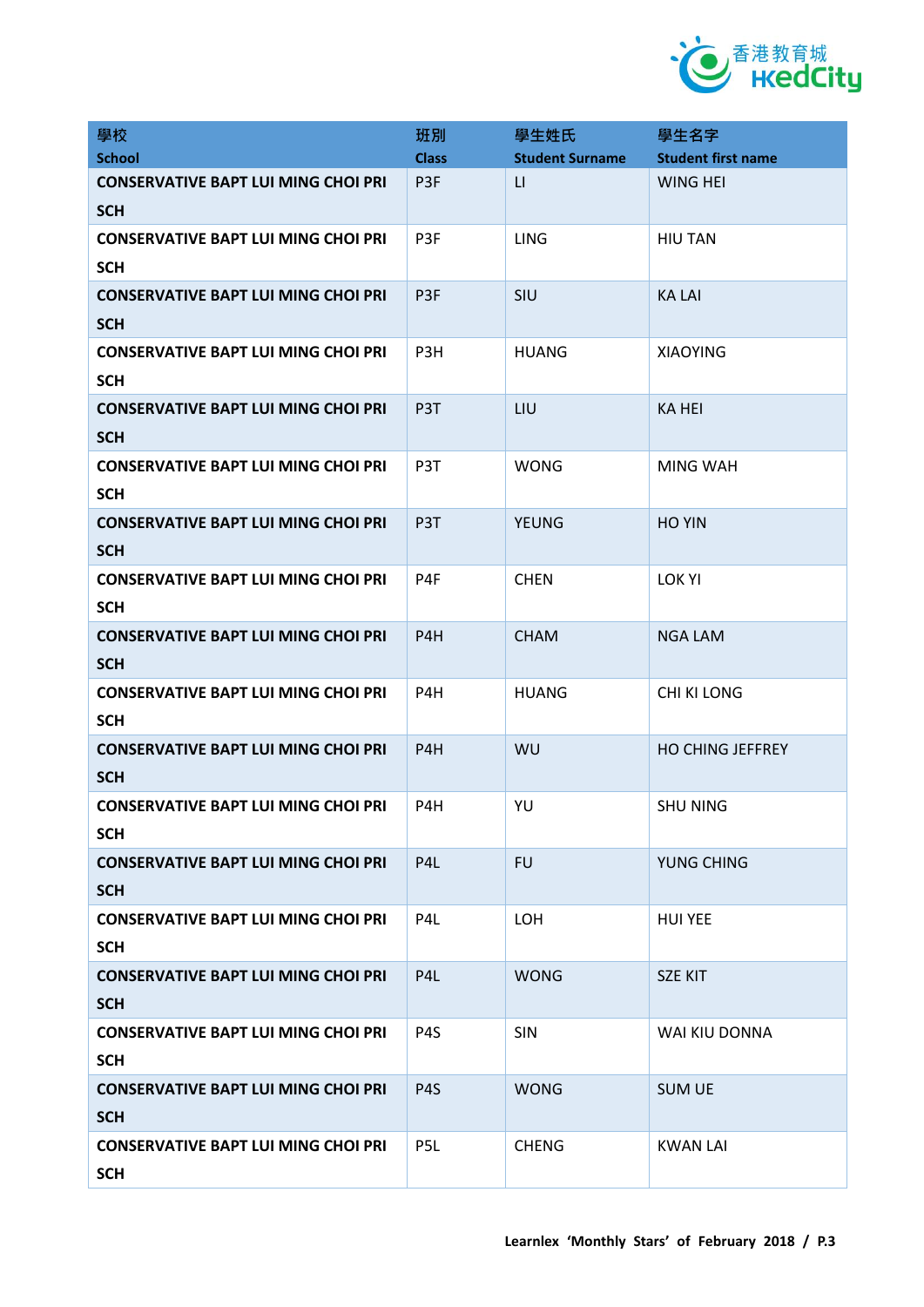

| 學校                                         | 班別               | 學生姓氏                   | 學生名字                      |
|--------------------------------------------|------------------|------------------------|---------------------------|
| <b>School</b>                              | <b>Class</b>     | <b>Student Surname</b> | <b>Student first name</b> |
| <b>CONSERVATIVE BAPT LUI MING CHOI PRI</b> | P <sub>5</sub> L | <b>OR</b>              | <b>YUEN TING</b>          |
| <b>SCH</b>                                 |                  |                        |                           |
| <b>CONSERVATIVE BAPT LUI MING CHOI PRI</b> | P5T              | <b>YIM</b>             | KA PO                     |
| <b>SCH</b>                                 |                  |                        |                           |
| <b>CONSERVATIVE BAPT LUI MING CHOI PRI</b> | P6L              | <b>CHOI</b>            | <b>TIN YAN</b>            |
| <b>SCH</b>                                 |                  |                        |                           |
| <b>CONSERVATIVE BAPT LUI MING CHOI PRI</b> | P6L              | <b>SO</b>              | <b>TSZ CHUN</b>           |
| <b>SCH</b>                                 |                  |                        |                           |
| <b>CONSERVATIVE BAPT LUI MING CHOI PRI</b> | P6L              | <b>WONG</b>            | <b>HO CHUN</b>            |
| <b>SCH</b>                                 |                  |                        |                           |
| <b>FUNG KAI NO.1 PRIMARY SCHOOL</b>        | P <sub>4</sub> C | <b>JIAN</b>            | YI MAN                    |
| <b>FUNG KAI NO.1 PRIMARY SCHOOL</b>        | P <sub>4</sub> C | LIU                    | <b>KA YI TIFFANNY</b>     |
| <b>FUNG KAI NO.1 PRIMARY SCHOOL</b>        | P <sub>4</sub> C | YANG                   | <b>TANG WEI YUAN</b>      |
| <b>FUNG KAI NO.1 PRIMARY SCHOOL</b>        | P <sub>5</sub> A | <b>XIAO</b>            | YU                        |
| <b>GOOD HOPE SCHOOL</b>                    | S <sub>1</sub> A | <b>CHAN</b>            | <b>HEI WUN</b>            |
| <b>GOOD HOPE SCHOOL</b>                    | S <sub>1</sub> A | <b>CHAN</b>            | <b>HOI CHING</b>          |
| <b>GOOD HOPE SCHOOL</b>                    | S <sub>1</sub> A | <b>CHAN</b>            | <b>SZE WING</b>           |
| <b>GOOD HOPE SCHOOL</b>                    | S <sub>1</sub> A | <b>CHAN</b>            | YING CHING                |
| <b>GOOD HOPE SCHOOL</b>                    | S <sub>1</sub> A | <b>CHENG</b>           | <b>CHING TUNG RACHEL</b>  |
| <b>GOOD HOPE SCHOOL</b>                    | S <sub>1</sub> A | <b>CHEUNG</b>          | <b>NGA MAN</b>            |
| <b>GOOD HOPE SCHOOL</b>                    | S <sub>1</sub> A | <b>CHU</b>             | YUEN KIU TIBBIE           |
| <b>GOOD HOPE SCHOOL</b>                    | S <sub>1</sub> A | <b>FAN</b>             | ANISA WING YAN            |
| <b>GOOD HOPE SCHOOL</b>                    | S <sub>1</sub> A | <b>HUEN</b>            | YAN TUNG                  |
| <b>GOOD HOPE SCHOOL</b>                    | S1A              | HUI                    | <b>MONIQUE MAN HEI</b>    |
| <b>GOOD HOPE SCHOOL</b>                    | S <sub>1</sub> A | <b>KWOK</b>            | <b>HEI YU KATIE</b>       |
| <b>GOOD HOPE SCHOOL</b>                    | S1A              | <b>LAM</b>             | <b>HAU LAAM</b>           |
| <b>GOOD HOPE SCHOOL</b>                    | S <sub>1</sub> A | LAM                    | WAI HEI ZELENE            |
| <b>GOOD HOPE SCHOOL</b>                    | S <sub>1</sub> A | <b>LEE</b>             | <b>NOELLA</b>             |
| <b>GOOD HOPE SCHOOL</b>                    | S <sub>1</sub> A | <b>LEE</b>             | <b>SHERRY</b>             |
| <b>GOOD HOPE SCHOOL</b>                    | S1A              | <b>MO</b>              | YUNG CHEE CHING           |
|                                            |                  |                        | <b>JOCELYN</b>            |
| <b>GOOD HOPE SCHOOL</b>                    | S <sub>1</sub> A | NG                     | <b>KA YING</b>            |
| <b>GOOD HOPE SCHOOL</b>                    | S <sub>1</sub> A | <b>NG</b>              | <b>MAN FUNG</b>           |
| <b>GOOD HOPE SCHOOL</b>                    | S <sub>1</sub> A | <b>SUAIBU</b>          | NOOHU MUTHU ASIYA         |
|                                            |                  |                        | <b>MABROOKA</b>           |
| <b>GOOD HOPE SCHOOL</b>                    | S1A              | <b>WONG</b>            | <b>HOI CHING</b>          |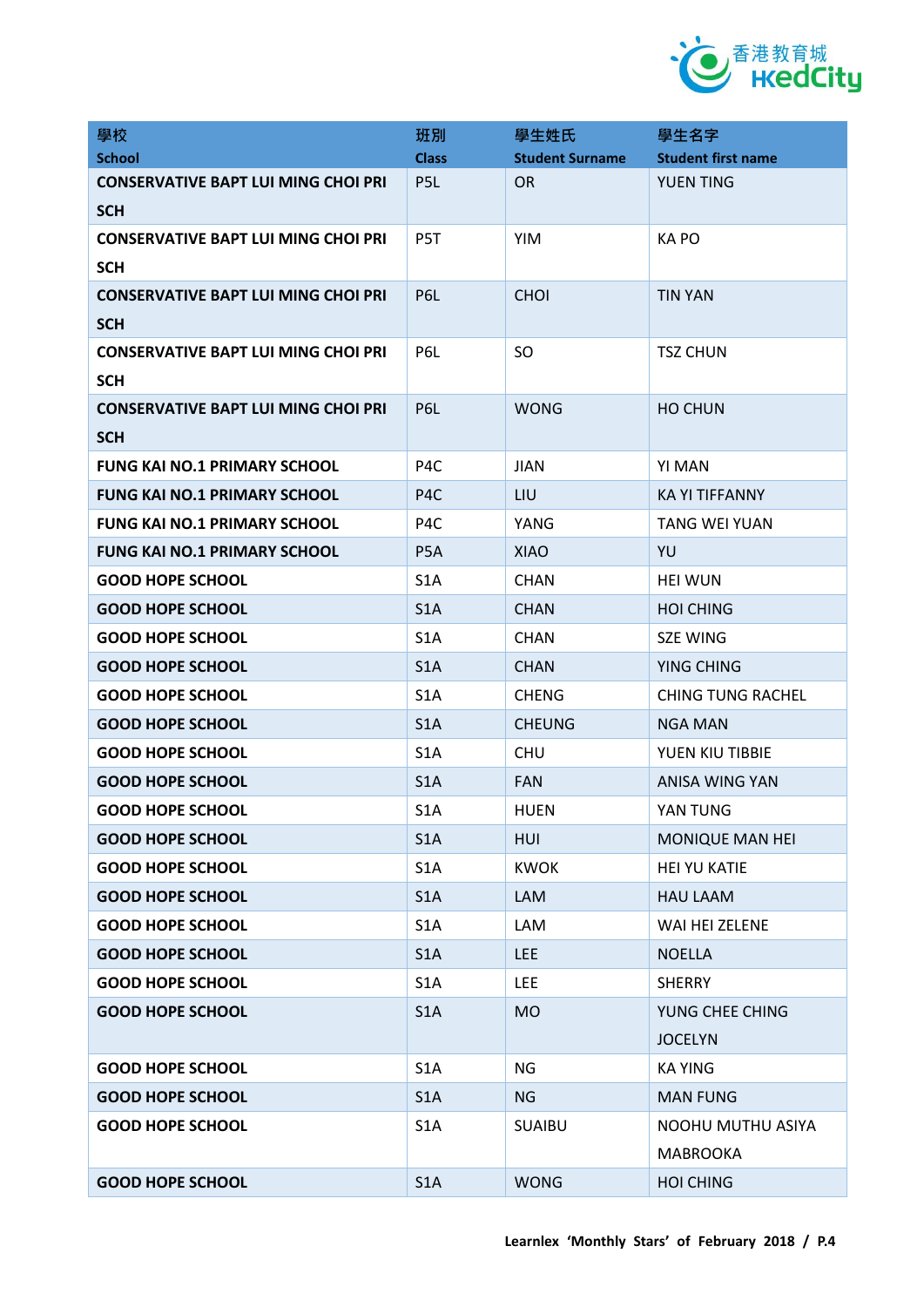

| 學校                      | 班別               | 學生姓氏                   | 學生名字                      |
|-------------------------|------------------|------------------------|---------------------------|
| <b>School</b>           | <b>Class</b>     | <b>Student Surname</b> | <b>Student first name</b> |
| <b>GOOD HOPE SCHOOL</b> | S <sub>1</sub> A | <b>WONG</b>            | <b>SZE YU</b>             |
| <b>GOOD HOPE SCHOOL</b> | S1A              | <b>WONG</b>            | WING SUM                  |
| <b>GOOD HOPE SCHOOL</b> | S <sub>1</sub> A | <b>WOO</b>             | <b>HIU YAN</b>            |
| <b>GOOD HOPE SCHOOL</b> | S1A              | <b>YEUNG</b>           | YING KI                   |
| <b>GOOD HOPE SCHOOL</b> | S <sub>1</sub> A | <b>YUEN</b>            | <b>KA KIU EVELYN</b>      |
| <b>GOOD HOPE SCHOOL</b> | S1B              | <b>CHENG</b>           | <b>HOI LING</b>           |
| <b>GOOD HOPE SCHOOL</b> | S <sub>1</sub> B | <b>LEE</b>             | PING YI GRACE             |
| <b>GOOD HOPE SCHOOL</b> | S1B              | <b>WU</b>              | <b>LOK YAN</b>            |
| <b>GOOD HOPE SCHOOL</b> | S <sub>1</sub> B | <b>YEUNG</b>           | <b>TSZ KIU</b>            |
| <b>GOOD HOPE SCHOOL</b> | S <sub>1</sub> C | <b>CHAN</b>            | <b>PUI YAN</b>            |
| <b>GOOD HOPE SCHOOL</b> | S <sub>1</sub> C | <b>CHIU</b>            | <b>TSZ KEI</b>            |
| <b>GOOD HOPE SCHOOL</b> | S <sub>1</sub> C | <b>CHOW</b>            | <b>TSZ TING ANDREA</b>    |
| <b>GOOD HOPE SCHOOL</b> | S <sub>1</sub> C | <b>HUNG</b>            | <b>FU KEI</b>             |
| <b>GOOD HOPE SCHOOL</b> | S <sub>1</sub> C | <b>LAM</b>             | YUEN CHI JASMINE          |
| <b>GOOD HOPE SCHOOL</b> | S <sub>1</sub> C | LAU                    | <b>TSOI LAM</b>           |
| <b>GOOD HOPE SCHOOL</b> | S <sub>1</sub> C | <b>LEUNG</b>           | WA SUM                    |
| <b>GOOD HOPE SCHOOL</b> | S <sub>1</sub> C | LI                     | <b>SUM YEE</b>            |
| <b>GOOD HOPE SCHOOL</b> | S <sub>1</sub> C | LIE                    | <b>HIU CHING</b>          |
| <b>GOOD HOPE SCHOOL</b> | S <sub>1</sub> C | LIM                    | HIU SAN CHARMAINE         |
| <b>GOOD HOPE SCHOOL</b> | S <sub>1</sub> C | <b>LUK</b>             | <b>SZE WING</b>           |
| <b>GOOD HOPE SCHOOL</b> | S <sub>1</sub> C | NG                     | <b>TSZ YEUK POLLIA</b>    |
| <b>GOOD HOPE SCHOOL</b> | S <sub>1</sub> C | <b>TSANG</b>           | <b>HIU MAN</b>            |
| <b>GOOD HOPE SCHOOL</b> | S1C              | <b>TSE</b>             | YU NING EUNICE            |
| <b>GOOD HOPE SCHOOL</b> | S <sub>1</sub> C | <b>WONG</b>            | <b>WUN YAN</b>            |
| <b>GOOD HOPE SCHOOL</b> | S <sub>1</sub> C | YAU                    | <b>UEN HEI</b>            |
| <b>GOOD HOPE SCHOOL</b> | S <sub>1</sub> C | <b>YEUNG</b>           | <b>TSZ KIU</b>            |
| <b>GOOD HOPE SCHOOL</b> | S <sub>1</sub> D | <b>CHAN</b>            | <b>HIU TUNG</b>           |
| <b>GOOD HOPE SCHOOL</b> | S1D              | <b>CHAN</b>            | <b>WING KI KANICE</b>     |
| <b>GOOD HOPE SCHOOL</b> | S <sub>1</sub> D | <b>CHU</b>             | <b>WING TUNG</b>          |
| <b>GOOD HOPE SCHOOL</b> | S1D              | <b>CHUM</b>            | SHIN SUM ASSUMPTA         |
| <b>GOOD HOPE SCHOOL</b> | S <sub>1</sub> D | <b>FUNG</b>            | WING TUNG                 |
| <b>GOOD HOPE SCHOOL</b> | S1D              | <b>KWAN</b>            | <b>SHINY PHOEBE</b>       |
| <b>GOOD HOPE SCHOOL</b> | S1D              | <b>KWAN</b>            | <b>TSZ TUNG</b>           |
| <b>GOOD HOPE SCHOOL</b> | S1D              | <b>KWAN</b>            | YUET YIN NIKI             |
| <b>GOOD HOPE SCHOOL</b> | S <sub>1</sub> D | LAM                    | WING HEI TAMMY            |
| <b>GOOD HOPE SCHOOL</b> | S1D              | <b>LEE</b>             | YUI TUNG                  |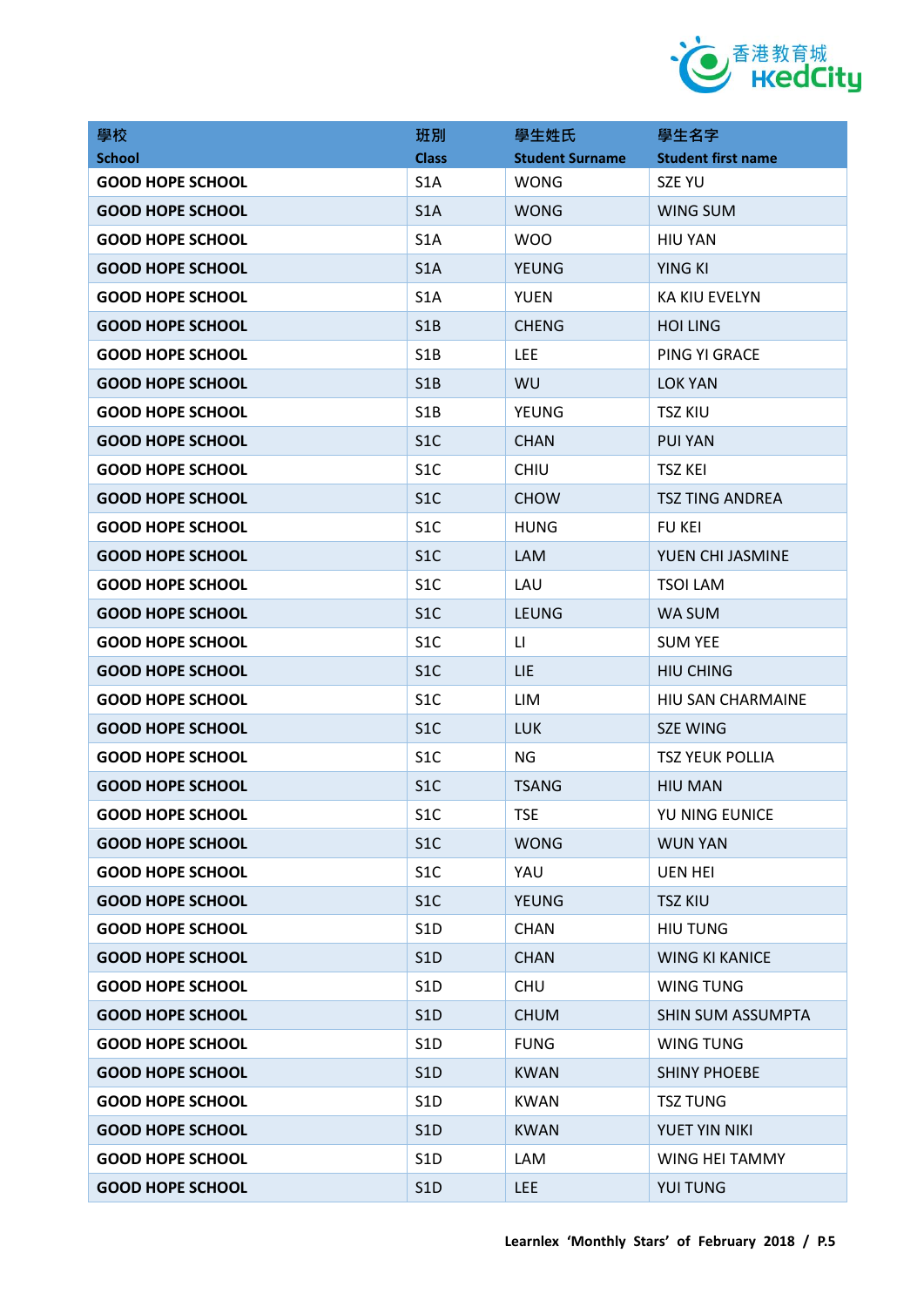

| 學校                      | 班別               | 學生姓氏                    | 學生名字                      |
|-------------------------|------------------|-------------------------|---------------------------|
| <b>School</b>           | <b>Class</b>     | <b>Student Surname</b>  | <b>Student first name</b> |
| <b>GOOD HOPE SCHOOL</b> | S <sub>1</sub> D | <b>LEUNG</b>            | KA YAN CHARLIZE           |
| <b>GOOD HOPE SCHOOL</b> | S1D              | <b>LEUNG</b>            | <b>YU KWAN</b>            |
| <b>GOOD HOPE SCHOOL</b> | S <sub>1</sub> D | $\mathsf{L}\mathsf{L}$  | <b>YUET YI</b>            |
| <b>GOOD HOPE SCHOOL</b> | S1D              | <b>MA</b>               | <b>WING SUM</b>           |
| <b>GOOD HOPE SCHOOL</b> | S <sub>1</sub> D | <b>SHIU</b>             | <b>YU NING</b>            |
| <b>GOOD HOPE SCHOOL</b> | S1D              | <b>TANG</b>             | <b>HOI LUN GRACE</b>      |
| <b>GOOD HOPE SCHOOL</b> | S <sub>1</sub> D | <b>TSANG</b>            | <b>TSZ WUN</b>            |
| <b>GOOD HOPE SCHOOL</b> | S1D              | <b>TSE</b>              | YAN YING                  |
| <b>GOOD HOPE SCHOOL</b> | S <sub>1</sub> E | <b>CHAN</b>             | <b>CHEUK YING CHRISTY</b> |
| <b>GOOD HOPE SCHOOL</b> | S <sub>1</sub> E | <b>CHI</b>              | YU CHING VALERIE          |
| <b>GOOD HOPE SCHOOL</b> | S <sub>1</sub> E | <b>LEUNG</b>            | LI KI NICOLE              |
| <b>GOOD HOPE SCHOOL</b> | S <sub>1</sub> E | <b>LEUNG</b>            | <b>TSZ LING</b>           |
| <b>GOOD HOPE SCHOOL</b> | S <sub>1</sub> E | LI                      | <b>CHING YAN</b>          |
| <b>GOOD HOPE SCHOOL</b> | S1E              | $\mathsf{L}\mathsf{L}%$ | <b>SHEUNG NAM SHANNON</b> |
| <b>GOOD HOPE SCHOOL</b> | S1E              | LI                      | YI CHING                  |
| <b>GOOD HOPE SCHOOL</b> | S1E              | LIU                     | <b>CHEUK YIN</b>          |
| <b>GOOD HOPE SCHOOL</b> | S1E              | LO                      | YIK SZE                   |
| <b>GOOD HOPE SCHOOL</b> | S1E              | <b>PANG</b>             | <b>CHEUK YIN</b>          |
| <b>GOOD HOPE SCHOOL</b> | S1E              | <b>PANG</b>             | <b>HO YAN</b>             |
| <b>GOOD HOPE SCHOOL</b> | S <sub>1</sub> E | <b>SHUM</b>             | <b>WUT CHING ABIGAIL</b>  |
| <b>GOOD HOPE SCHOOL</b> | S1E              | <b>TJIA</b>             | <b>NGA MAN</b>            |
| <b>GOOD HOPE SCHOOL</b> | S1E              | <b>TSE</b>              | WAI YU SARA               |
| <b>GOOD HOPE SCHOOL</b> | S1E              | <b>WONG</b>             | TSZ YIN CHLOE             |
| <b>GOOD HOPE SCHOOL</b> | S <sub>1</sub> E | <b>YAM</b>              | <b>CHRISTIE ANGEL</b>     |
| <b>GOOD HOPE SCHOOL</b> | S1E              | <b>YIP</b>              | <b>HIU YING</b>           |
| <b>GOOD HOPE SCHOOL</b> | S1E              | YU                      | YAN KI                    |
| <b>GOOD HOPE SCHOOL</b> | S <sub>1F</sub>  | <b>CHAN</b>             | <b>CHEUK YING</b>         |
| <b>GOOD HOPE SCHOOL</b> | S1F              | <b>CHEUNG</b>           | <b>HOI TING</b>           |
| <b>GOOD HOPE SCHOOL</b> | S <sub>1</sub> F | <b>CHOY</b>             | <b>HONG YIN</b>           |
| <b>GOOD HOPE SCHOOL</b> | S1F              | <b>FUNG</b>             | <b>HOR CHING BEATRICE</b> |
| <b>GOOD HOPE SCHOOL</b> | S1F              | <b>FUNG</b>             | PIK SHA                   |
| <b>GOOD HOPE SCHOOL</b> | S1F              | <b>KWONG</b>            | <b>CHING LAAM ZOE</b>     |
| <b>GOOD HOPE SCHOOL</b> | S <sub>1</sub> F | <b>LEUNG</b>            | <b>TSZ HEI JANICE</b>     |
| <b>GOOD HOPE SCHOOL</b> | S1F              | <b>LEUNG</b>            | WAI SZE                   |
| <b>GOOD HOPE SCHOOL</b> | S <sub>1</sub> F | LIU                     | YUNJIE                    |
| <b>GOOD HOPE SCHOOL</b> | S1F              | <b>NG</b>               | YUET HEI                  |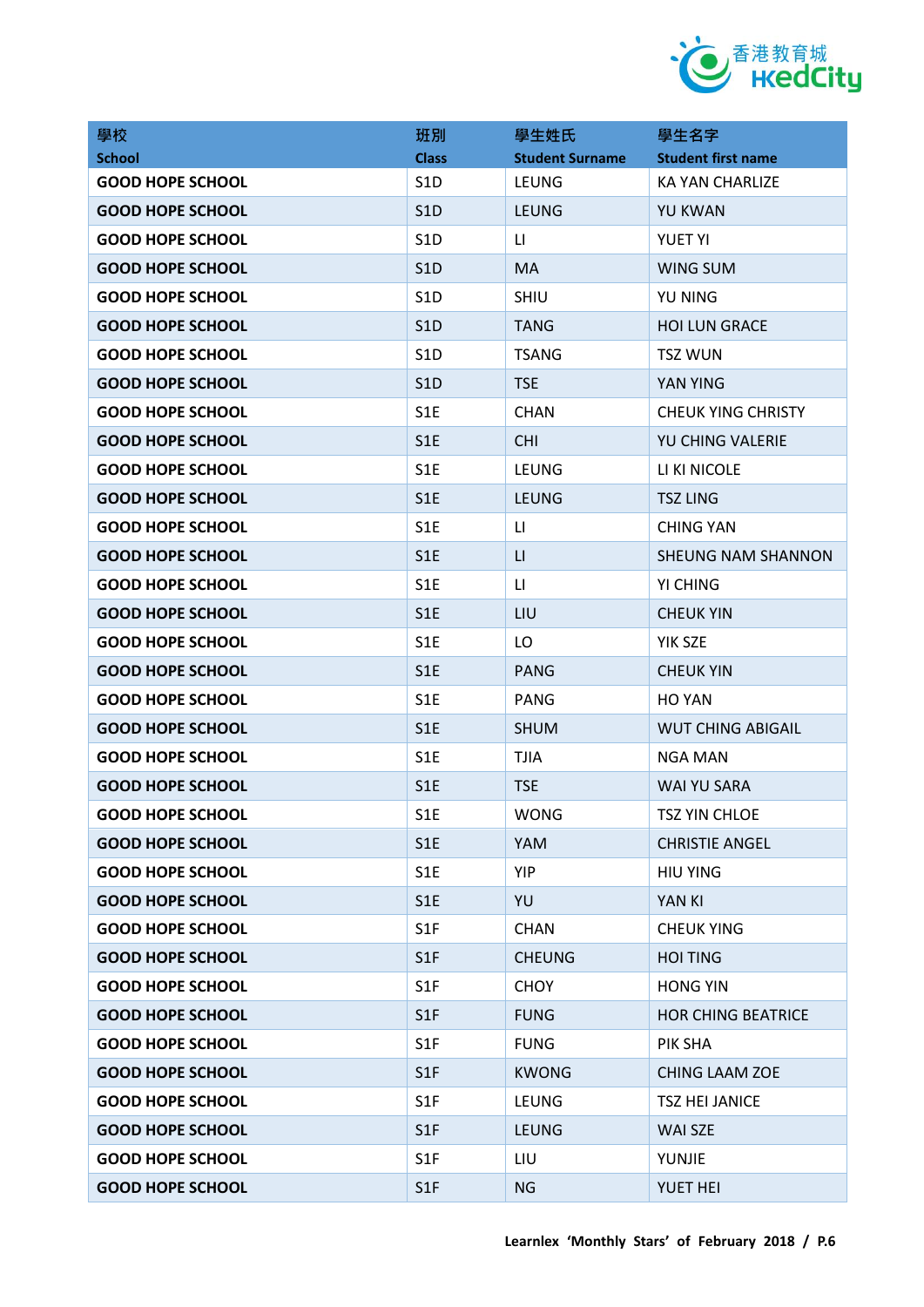

| 學校                                                   | 班別               | 學生姓氏                   | 學生名字                      |
|------------------------------------------------------|------------------|------------------------|---------------------------|
| <b>School</b>                                        | <b>Class</b>     | <b>Student Surname</b> | <b>Student first name</b> |
| <b>GOOD HOPE SCHOOL</b>                              | S <sub>1</sub> F | <b>TAI</b>             | <b>CHEUK YIU</b>          |
| <b>GOOD HOPE SCHOOL</b>                              | S1F              | <b>TAN</b>             | <b>CHELSEA</b>            |
| <b>GOOD HOPE SCHOOL</b>                              | S <sub>1F</sub>  | <b>TSUI</b>            | <b>YI LOK</b>             |
| <b>GOOD HOPE SCHOOL</b>                              | S1F              | <b>WONG</b>            | <b>PUI PUI</b>            |
| <b>GOOD HOPE SCHOOL</b>                              | S <sub>1F</sub>  | <b>YEUNG</b>           | LOK YIU                   |
| <b>GOOD HOPE SCHOOL</b>                              | S1F              | <b>ZHAO</b>            | <b>MEI SI QUEENIE</b>     |
| <b>GOOD HOPE SCHOOL</b>                              | S <sub>2</sub> C | <b>CHAN</b>            | <b>YIN YU</b>             |
| <b>GOOD HOPE SCHOOL</b>                              | S <sub>2C</sub>  | <b>CHEUNG</b>          | <b>CHEUK KI</b>           |
| <b>GOOD HOPE SCHOOL</b>                              | S <sub>2</sub> C | <b>CHOW</b>            | <b>NICOLE</b>             |
| <b>GOOD HOPE SCHOOL</b>                              | S <sub>2</sub> C | <b>KWAN</b>            | <b>HEI CHING CANDICE</b>  |
| <b>GOOD HOPE SCHOOL</b>                              | S <sub>2</sub> C | <b>KWOK</b>            | <b>HEI LAM MARSHA</b>     |
| <b>GOOD HOPE SCHOOL</b>                              | S <sub>2</sub> D | <b>CHOW</b>            | <b>ZI QI SARAH</b>        |
| <b>GOOD HOPE SCHOOL</b>                              | S <sub>2</sub> D | <b>LEE</b>             | <b>MAN CHI</b>            |
| <b>GOOD HOPE SCHOOL</b>                              | S <sub>2</sub> E | <b>CHAN</b>            | <b>HIU CHING</b>          |
| <b>GOOD HOPE SCHOOL</b>                              | S <sub>2E</sub>  | <b>CHAN</b>            | <b>SAU MING SHARMAINE</b> |
| <b>GOOD HOPE SCHOOL</b>                              | S <sub>2</sub> E | <b>CHAN</b>            | <b>WING LAM</b>           |
| HK INST OF EDU JOCKEY CLUB PRI SCH                   | P <sub>1</sub> D | Chan                   | Hei Tung                  |
| HK INST OF EDU JOCKEY CLUB PRI SCH                   | P <sub>2C</sub>  | Lung                   | Fei                       |
| HK INST OF EDU JOCKEY CLUB PRI SCH                   | P <sub>2C</sub>  | Yau                    | <b>Tsz Ching</b>          |
| HK INST OF EDU JOCKEY CLUB PRI SCH                   | P3B              | Au                     | Chung Kan                 |
| HK INST OF EDU JOCKEY CLUB PRI SCH                   | P <sub>5</sub> C | Lam                    | Ho Ying                   |
| HK INST OF EDU JOCKEY CLUB PRI SCH                   | P <sub>5</sub> C | Mak                    | Yui Yin                   |
| HK INST OF EDU JOCKEY CLUB PRI SCH                   | P6C              | Ho                     | Chai Lit                  |
| <b>KAU YAN SCHOOL(WHOLE DAY)</b>                     | 3F               | Leung                  | Ching Sum Maegan          |
| KAU YAN SCHOOL(WHOLE DAY)                            | 3H               | Zhang                  | Xu Yu                     |
| <b>KAU YAN SCHOOL(WHOLE DAY)</b>                     | 4L               | Chiu                   | Kung Ho                   |
| <b>KAU YAN SCHOOL(WHOLE DAY)</b>                     | 4L               | Lam                    | Ho Fung                   |
| <b>KAU YAN SCHOOL(WHOLE DAY)</b>                     | 5F               | Booga                  | Booga                     |
| <b>KAU YAN SCHOOL(WHOLE DAY)</b>                     | 5F               | <b>YIP</b>             | <b>RON</b>                |
| <b>KAU YAN SCHOOL(WHOLE DAY)</b>                     | 5H               | <b>LEE</b>             | YAN LAM                   |
| <b>KAU YAN SCHOOL(WHOLE DAY)</b>                     | 5H               | <b>Student Number</b>  |                           |
|                                                      |                  | 14                     |                           |
| <b>KAU YAN SCHOOL(WHOLE DAY)</b>                     | 5L               | YOUR MASTER            | <b>BOW DOWN TO</b>        |
| KAU YAN SCHOOL(WHOLE DAY)                            | 6L               | Lau                    | Chi Shan                  |
| <b>LKWFS LAU TAK YUNG MEMORIAL PRI</b><br><b>SCH</b> | P4A              | LIN                    | <b>KA KAI</b>             |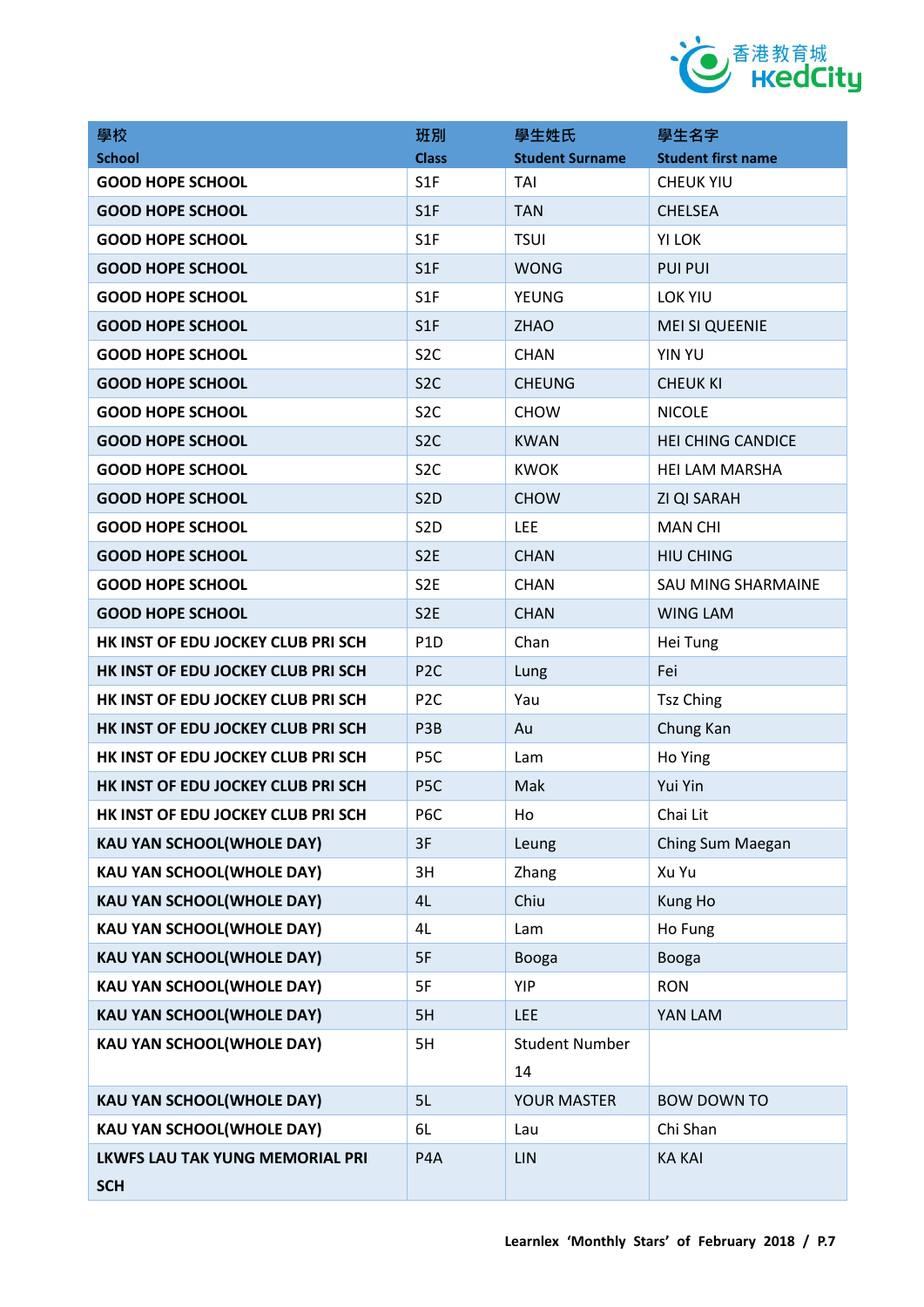

| 學校                                   | 班別               | 學生姓氏                   | 學生名字                      |
|--------------------------------------|------------------|------------------------|---------------------------|
| <b>School</b>                        | <b>Class</b>     | <b>Student Surname</b> | <b>Student first name</b> |
| LOK SIN TONG LEUNG KAU KUI PRI SCH   | P <sub>6</sub> A | IP.                    | NGA WAN                   |
| LOK SIN TONG LEUNG KAU KUI PRI SCH   | P <sub>6</sub> A | $\mathsf{L}$           | <b>MEI KI</b>             |
| LOK SIN TONG LEUNG KAU KUI PRI SCH   | P <sub>6</sub> A | LI                     | <b>MEI LING</b>           |
| LOK SIN TONG LEUNG KAU KUI PRI SCH   | P <sub>6</sub> A | LIU                    | <b>TSAN SUM</b>           |
| LOK SIN TONG LEUNG KAU KUI PRI SCH   | P <sub>6</sub> A | ΝG                     | YAT SEN                   |
| LOK SIN TONG LEUNG KAU KUI PRI SCH   | P <sub>6</sub> A | <b>TONG</b>            | <b>TSZ HIN</b>            |
| <b>MENG TAK CATHOLIC SCHOOL</b>      | P <sub>2</sub> A | LIU                    | KIN LUN                   |
| <b>MENG TAK CATHOLIC SCHOOL</b>      | P <sub>2</sub> A | <b>WONG</b>            | LOK HEI                   |
| <b>MENG TAK CATHOLIC SCHOOL</b>      | P <sub>2</sub> A | <b>WOO</b>             | <b>NERINA</b>             |
| <b>MENG TAK CATHOLIC SCHOOL</b>      | P <sub>3</sub> A | <b>CHEUNG</b>          | YUET TSING KRISSIE        |
| <b>MENG TAK CATHOLIC SCHOOL</b>      | P3B              | <b>CHOI</b>            | YAT HEI                   |
| <b>MENG TAK CATHOLIC SCHOOL</b>      | P <sub>3</sub> C | <b>TONG</b>            | <b>SZE CHING</b>          |
| <b>MENG TAK CATHOLIC SCHOOL</b>      | P <sub>3</sub> C | <b>TSOI</b>            | <b>KWOK YIN KARSON</b>    |
| <b>MENG TAK CATHOLIC SCHOOL</b>      | P <sub>3</sub> D | LAI                    | <b>HOI CHING</b>          |
| <b>MENG TAK CATHOLIC SCHOOL</b>      | P <sub>3</sub> D | <b>MAK</b>             | <b>HOI NING JODIE</b>     |
| <b>MENG TAK CATHOLIC SCHOOL</b>      | P <sub>3</sub> D | <b>NG</b>              | <b>HONG KIT</b>           |
| <b>MENG TAK CATHOLIC SCHOOL</b>      | P4B              | LEUNG                  | NGA TING                  |
| <b>MENG TAK CATHOLIC SCHOOL</b>      | P <sub>4</sub> B | <b>WONG</b>            | <b>HUI YUET EUGENIA</b>   |
| <b>MENG TAK CATHOLIC SCHOOL</b>      | P <sub>6</sub> A | <b>CHAN</b>            | <b>CHI WAI</b>            |
| <b>MENG TAK CATHOLIC SCHOOL</b>      | P <sub>6</sub> A | <b>CHAN</b>            | <b>SIN PONG</b>           |
| PLK TIN KA PING PRIMARY SCHOOL       | P <sub>6</sub> A | <b>CHEUNG</b>          | YAN SAU                   |
| PLK TIN KA PING PRIMARY SCHOOL       | P6E              | <b>TANG</b>            | <b>HANG KEI</b>           |
| <b>SACRED HEART CANOSSIAN</b>        | P <sub>3</sub> A | <b>CHOW</b>            | <b>TSZ WAI</b>            |
| <b>SCHOOL(WHOLE DAY)</b>             |                  |                        |                           |
| <b>SACRED HEART CANOSSIAN</b>        | P4C              | <b>WONG</b>            | <b>KWOK TAO</b>           |
| <b>SCHOOL(WHOLE DAY)</b>             |                  |                        |                           |
| <b>SACRED HEART CANOSSIAN</b>        | P <sub>4</sub> D | <b>YAN</b>             | <b>HOI CHING</b>          |
| <b>SCHOOL(WHOLE DAY)</b>             |                  |                        |                           |
| <b>SACRED HEART CANOSSIAN</b>        | P6B              | <b>FOK</b>             | <b>SUM YING</b>           |
| <b>SCHOOL(WHOLE DAY)</b>             |                  |                        |                           |
| SHA TAU KOK CENTRAL PRIMARY SCHOOL   | P <sub>6</sub> A | XU                     | <b>Ka Shing</b>           |
| SHEK LEI ST. JOHN'S CATHOLIC PRIMARY | P <sub>5C</sub>  | <b>CHONG</b>           | <b>PAK YIN</b>            |
| <b>SCHOOL</b>                        |                  |                        |                           |
| SI YUAN SCHOOL OF THE PRECIOUS       | P <sub>6</sub> D | <b>CHAN</b>            | PO YI                     |
| <b>BLOOD</b>                         |                  |                        |                           |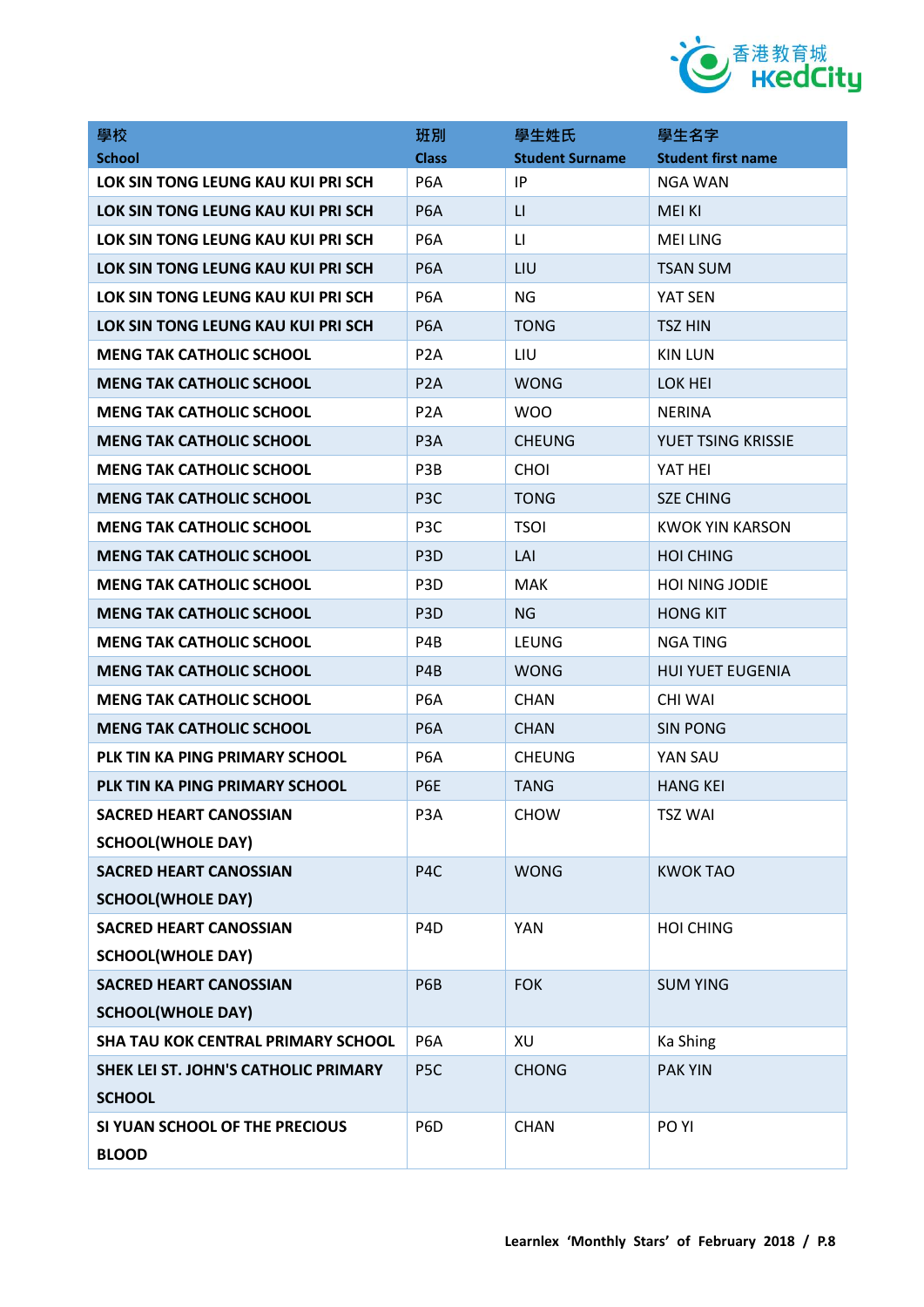

| 學校                                             | 班別               | 學生姓氏                   | 學生名字                      |
|------------------------------------------------|------------------|------------------------|---------------------------|
| <b>School</b>                                  | <b>Class</b>     | <b>Student Surname</b> | <b>Student first name</b> |
| SI YUAN SCHOOL OF THE PRECIOUS<br><b>BLOOD</b> | P <sub>6</sub> D | <b>CHEUK</b>           | <b>LOK SAN</b>            |
| SI YUAN SCHOOL OF THE PRECIOUS                 | P <sub>6</sub> D | <b>CHEUNG</b>          | <b>KATUNG</b>             |
| <b>BLOOD</b>                                   |                  |                        |                           |
| SI YUAN SCHOOL OF THE PRECIOUS                 | P <sub>6</sub> D | <b>CHU</b>             | <b>CHUN YIN</b>           |
| <b>BLOOD</b>                                   |                  |                        |                           |
| SI YUAN SCHOOL OF THE PRECIOUS<br><b>BLOOD</b> | P <sub>6</sub> D | <b>CHU</b>             | <b>HO MING</b>            |
| SI YUAN SCHOOL OF THE PRECIOUS<br><b>BLOOD</b> | P <sub>6</sub> D | <b>LEE</b>             | <b>CHEUK TUNG</b>         |
| SI YUAN SCHOOL OF THE PRECIOUS<br><b>BLOOD</b> | P <sub>6</sub> D | <b>LEE</b>             | KA HO                     |
| SI YUAN SCHOOL OF THE PRECIOUS                 | P <sub>6</sub> D | <b>LEE</b>             | <b>WANG HEI</b>           |
| <b>BLOOD</b>                                   |                  |                        |                           |
| SI YUAN SCHOOL OF THE PRECIOUS<br><b>BLOOD</b> | P <sub>6</sub> D | <b>LEUNG</b>           | <b>HEI TUNG</b>           |
| SI YUAN SCHOOL OF THE PRECIOUS<br><b>BLOOD</b> | P <sub>6</sub> D | LO                     | <b>KAYI</b>               |
| SI YUAN SCHOOL OF THE PRECIOUS                 | P <sub>6</sub> D | LO                     | WAI SUM                   |
| <b>BLOOD</b>                                   |                  |                        |                           |
| SI YUAN SCHOOL OF THE PRECIOUS<br><b>BLOOD</b> | P <sub>6</sub> D | <b>NG</b>              | <b>HOI FUNG</b>           |
| SI YUAN SCHOOL OF THE PRECIOUS<br><b>BLOOD</b> | P <sub>6</sub> D | ΝG                     | <b>LOK YAN</b>            |
| SI YUAN SCHOOL OF THE PRECIOUS<br><b>BLOOD</b> | P <sub>6</sub> D | <b>NGAI</b>            | TUN HO                    |
| SI YUAN SCHOOL OF THE PRECIOUS                 | P6D              | <b>WAN</b>             | CHAK HO                   |
| <b>BLOOD</b>                                   |                  |                        |                           |
| SI YUAN SCHOOL OF THE PRECIOUS<br><b>BLOOD</b> | P <sub>6</sub> D | <b>YAN</b>             | <b>MAN KWAN</b>           |
| <b>ST ANDREW'S CATHOLIC PRIMARY</b>            | P <sub>5</sub> A | <b>CHUNG</b>           | <b>WAI TUNG</b>           |
| <b>SCHOOL</b>                                  |                  |                        |                           |
| <b>ST PAUL'S CONVENT SCHOOL</b>                | 1A               | Sze                    | Andria Andria             |
| <b>ST PAUL'S CONVENT SCHOOL</b>                | 1L               | Luk                    | Ching Yan Anne            |
| <b>ST PAUL'S CONVENT SCHOOL</b>                | 1L               | <b>Ng</b>              | Cheuk Chi Natalie         |
| <b>ST PAUL'S CONVENT SCHOOL</b>                | 1L               | <b>Ng</b>              | Cheuk Nam Felicia         |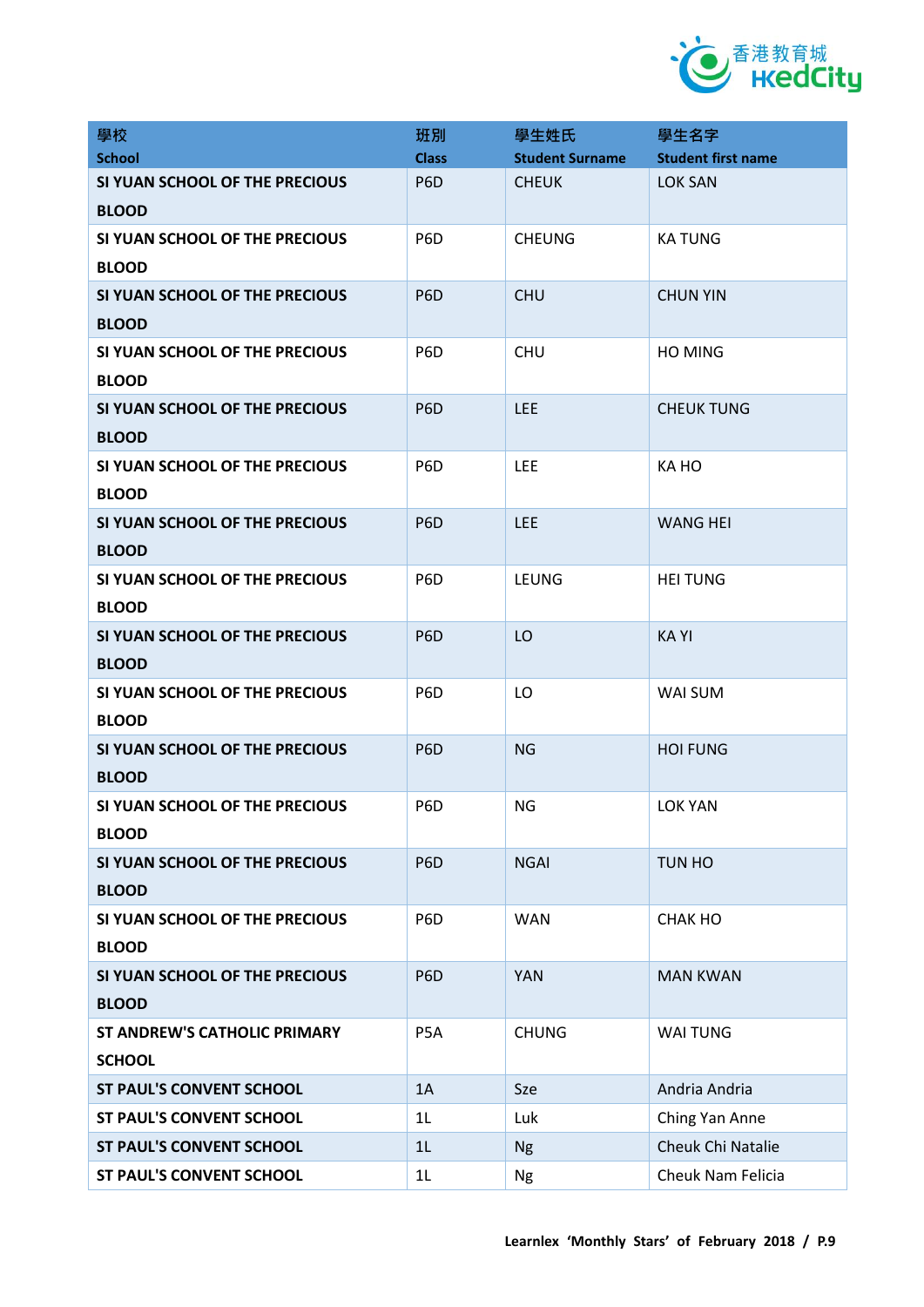

| 學校                                      | 班別               | 學生姓氏                   | 學生名字                      |
|-----------------------------------------|------------------|------------------------|---------------------------|
| <b>School</b>                           | <b>Class</b>     | <b>Student Surname</b> | <b>Student first name</b> |
| <b>ST PAUL'S CONVENT SCHOOL</b>         | 1P               | Lam                    | Kelsey Kylie              |
| <b>ST PAUL'S CONVENT SCHOOL</b>         | 1 <sub>S</sub>   | Lee                    | Cheuk Ying Vanessa        |
| <b>ST PAUL'S CONVENT SCHOOL</b>         | 1 <sub>S</sub>   | Wong                   | Sheraine                  |
| <b>ST PAUL'S CONVENT SCHOOL</b>         | 1T               | Chan                   | Sum Yi Cherie Cherie      |
| <b>ST PAUL'S CONVENT SCHOOL</b>         | 1T               | Chow                   | Huen Wai                  |
| <b>ST PAUL'S CONVENT SCHOOL</b>         | 1 <sub>T</sub>   | Kwong                  | Hei Ching                 |
| <b>ST PAUL'S CONVENT SCHOOL</b>         | 1 <sub>T</sub>   | Lam                    | Yi Ching                  |
| <b>ST PAUL'S CONVENT SCHOOL</b>         | 1T               | Lau                    | Ho Ching, Iyana           |
| <b>ST PAUL'S CONVENT SCHOOL</b>         | 1 <sub>T</sub>   | Ngai                   | <b>Tsz Sum</b>            |
| <b>ST PAUL'S CONVENT SCHOOL</b>         | 1T               | Wu                     | Yumeng                    |
| <b>ST PAUL'S CONVENT SCHOOL</b>         | 1T               | Yip                    | Wai Lam                   |
| <b>ST PAUL'S CONVENT SCHOOL</b>         | 1 <sub>U</sub>   | Chan                   | Hei Moon Veronica         |
| <b>ST PAUL'S CONVENT SCHOOL</b>         | 1U               | Ho                     | Bo Huen Gwendolyn         |
| <b>ST PAUL'S CONVENT SCHOOL</b>         | 1U               | Lam                    | Yin Ka Jinnee Jinnee      |
| <b>ST PAUL'S CONVENT SCHOOL</b>         | 1U               | Lau                    | Wing Kiu Niko             |
| <b>ST PAUL'S CONVENT SCHOOL</b>         | 1 <sub>U</sub>   | Lem                    | Ho Ying Jane              |
| <b>ST PAUL'S CONVENT SCHOOL</b>         | 1 <sub>U</sub>   | Li                     | Labeer Chor Chun          |
| <b>ST PAUL'S CONVENT SCHOOL</b>         | 1 <sub>U</sub>   | Liu                    | Hoi Kiu Hazel Hazel       |
| <b>ST PAUL'S CONVENT SCHOOL</b>         | 1U               | Pan                    | <b>Bernice Maggie</b>     |
| <b>ST PAUL'S CONVENT SCHOOL</b>         | 1 <sub>U</sub>   | Sin                    | Lok Ching Laurie          |
| <b>ST PAUL'S CONVENT SCHOOL</b>         | 1U               | Tam                    | Sze Ling Joyce            |
| <b>ST PAUL'S CONVENT SCHOOL</b>         | 1U               | Yu                     | Hoi Tung Annica           |
| TWGH SIN CHU WAN PRIMARY SCHOOL         | P <sub>3</sub> C | LAM                    | <b>CHIN HONG</b>          |
| TWGH SIN CHU WAN PRIMARY SCHOOL         | P <sub>4</sub> C | <b>CHOI</b>            | HO YIN                    |
| TWGH SIN CHU WAN PRIMARY SCHOOL         | P4C              | <b>POON</b>            | <b>KA CHEUK</b>           |
| TWGH SIN CHU WAN PRIMARY SCHOOL         | P <sub>5</sub> C | LAU                    | <b>CHEUK YING</b>         |
| TWGH SIN CHU WAN PRIMARY SCHOOL         | P <sub>5C</sub>  | $\mathsf{L}\mathsf{L}$ | <b>ZHI YAO VENUS</b>      |
| <b>TWGH SIN CHU WAN PRIMARY SCHOOL</b>  | P <sub>5</sub> C | <b>TSANG</b>           | <b>KIN CHI</b>            |
| TWGH SIN CHU WAN PRIMARY SCHOOL         | P <sub>5C</sub>  | <b>TSOI</b>            | <b>HIU YING</b>           |
| TWGH SIN CHU WAN PRIMARY SCHOOL         | P6B              | GU                     | <b>KWAN HEI</b>           |
| WAI CHOW PUBLIC SCHOOL (SHEUNG          | P <sub>3</sub> A | CAI                    | <b>PUI LAM</b>            |
| SHUI)                                   |                  |                        |                           |
| WAI CHOW PUBLIC SCHOOL (SHEUNG<br>SHUI) | P <sub>3</sub> A | <b>TANG</b>            | YEE LAM                   |
| WAI CHOW PUBLIC SCHOOL (SHEUNG          | P <sub>3</sub> A | WU                     | <b>WING YUI</b>           |
| SHUI)                                   |                  |                        |                           |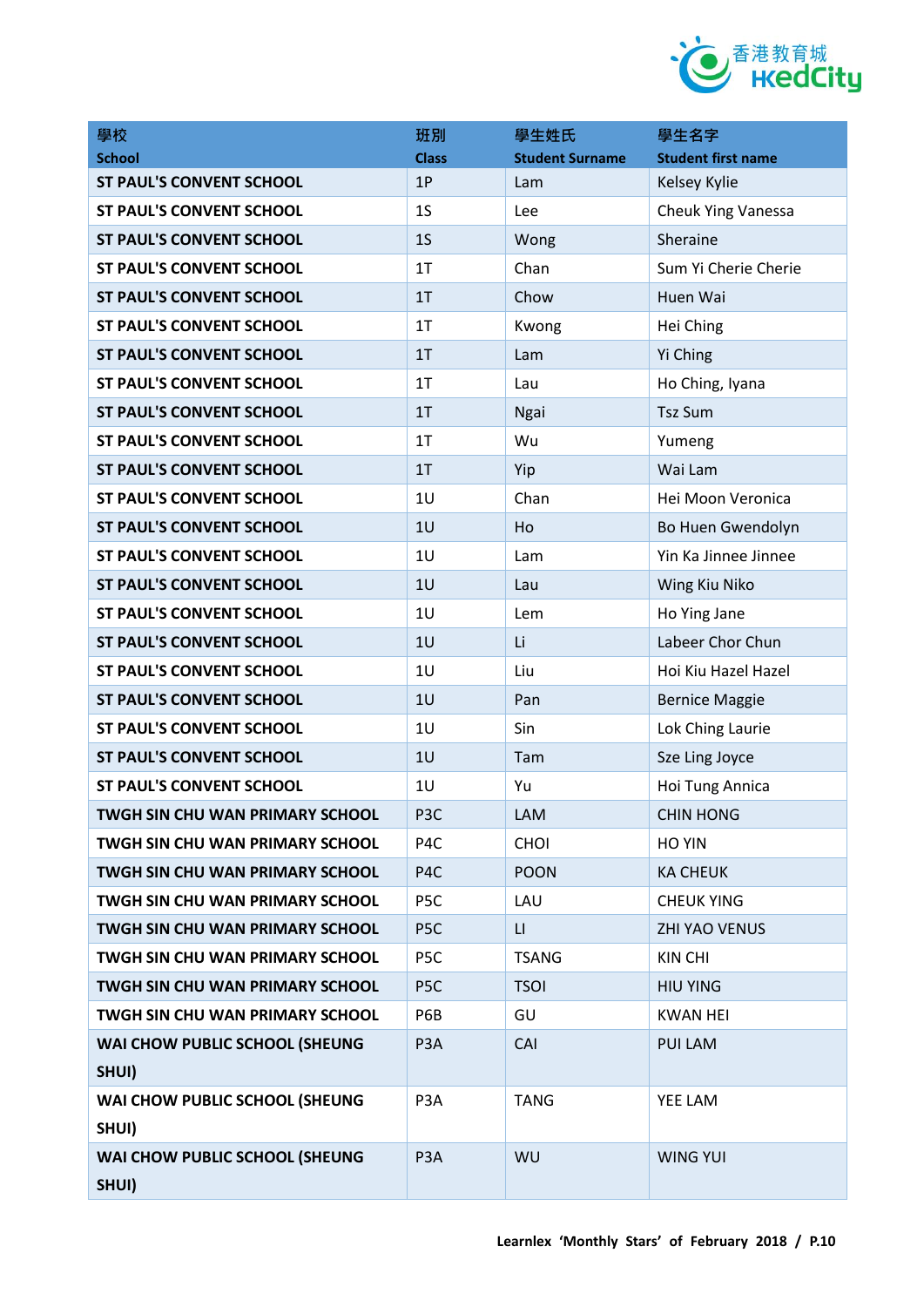

| 學校                                                 | 班別               | 學生姓氏                   | 學生名字                      |
|----------------------------------------------------|------------------|------------------------|---------------------------|
| <b>School</b>                                      | <b>Class</b>     | <b>Student Surname</b> | <b>Student first name</b> |
| WAI CHOW PUBLIC SCHOOL (SHEUNG<br>SHUI)            | P3B              | <b>KONG</b>            | <b>WAI MAN</b>            |
| WAI CHOW PUBLIC SCHOOL (SHEUNG<br>SHUI)            | P3B              | YU                     | <b>TING YU</b>            |
| WAI CHOW PUBLIC SCHOOL (SHEUNG<br>SHUI)            | P3B              | <b>ZHANG</b>           | <b>XIAN YUAN</b>          |
| WAI CHOW PUBLIC SCHOOL (SHEUNG<br>SHUI)            | P3E              | <b>LIANG</b>           | <b>HEI MAN</b>            |
| WAI CHOW PUBLIC SCHOOL (SHEUNG<br>SHUI)            | P3E              | <b>MA</b>              | <b>SZE LOK</b>            |
| WAI CHOW PUBLIC SCHOOL (SHEUNG<br>SHUI)            | P <sub>4</sub> B | XU                     | <b>CHING YIN</b>          |
| WAI CHOW PUBLIC SCHOOL (SHEUNG<br>SHUI)            | P <sub>4</sub> D | <b>ZHANG</b>           | <b>BINYUAN</b>            |
| WAI CHOW PUBLIC SCHOOL (SHEUNG<br>SHUI)            | P <sub>5F</sub>  | <b>CHAN</b>            | <b>KI CHUN</b>            |
| WAI CHOW PUBLIC SCHOOL (SHEUNG<br>SHUI)            | P <sub>5F</sub>  | <b>CHONG</b>           | KA HO                     |
| WAI CHOW PUBLIC SCHOOL (SHEUNG<br>SHUI)            | P <sub>5F</sub>  | LAU                    | <b>TUNG YAN</b>           |
| WAI CHOW PUBLIC SCHOOL (SHEUNG<br>SHUI)            | P <sub>5F</sub>  | <b>NG</b>              | MING CHUN                 |
| WAI CHOW PUBLIC SCHOOL (SHEUNG<br>SHUI)            | P <sub>5F</sub>  | <b>WAT</b>             | <b>CHI SHING</b>          |
| WAI CHOW PUBLIC SCHOOL (SHEUNG<br>SHUI)            | P <sub>6</sub> C | <b>LEUNG</b>           | <b>MAN HO</b>             |
| WAI CHOW PUBLIC SCHOOL (SHEUNG<br>SHUI)            | P <sub>6</sub> C | LIU                    | <b>TSZ HONG</b>           |
| WAI CHOW PUBLIC SCHOOL (SHEUNG<br>SHUI)            | P6D              | <b>NGAI</b>            | <b>LOK YAN</b>            |
| WAI CHOW PUBLIC SCHOOL (SHEUNG<br>SHUI)            | P <sub>6</sub> D | <b>WONG</b>            | PAK HO                    |
| YAN OI TONG TIN KA PING SECONDARY<br><b>SCHOOL</b> | S1B              | <b>LEUNG</b>           | YUK WA                    |
| YAN OI TONG TIN KA PING SECONDARY<br><b>SCHOOL</b> | S1B              | <b>WONG</b>            | <b>TSZ LONG</b>           |